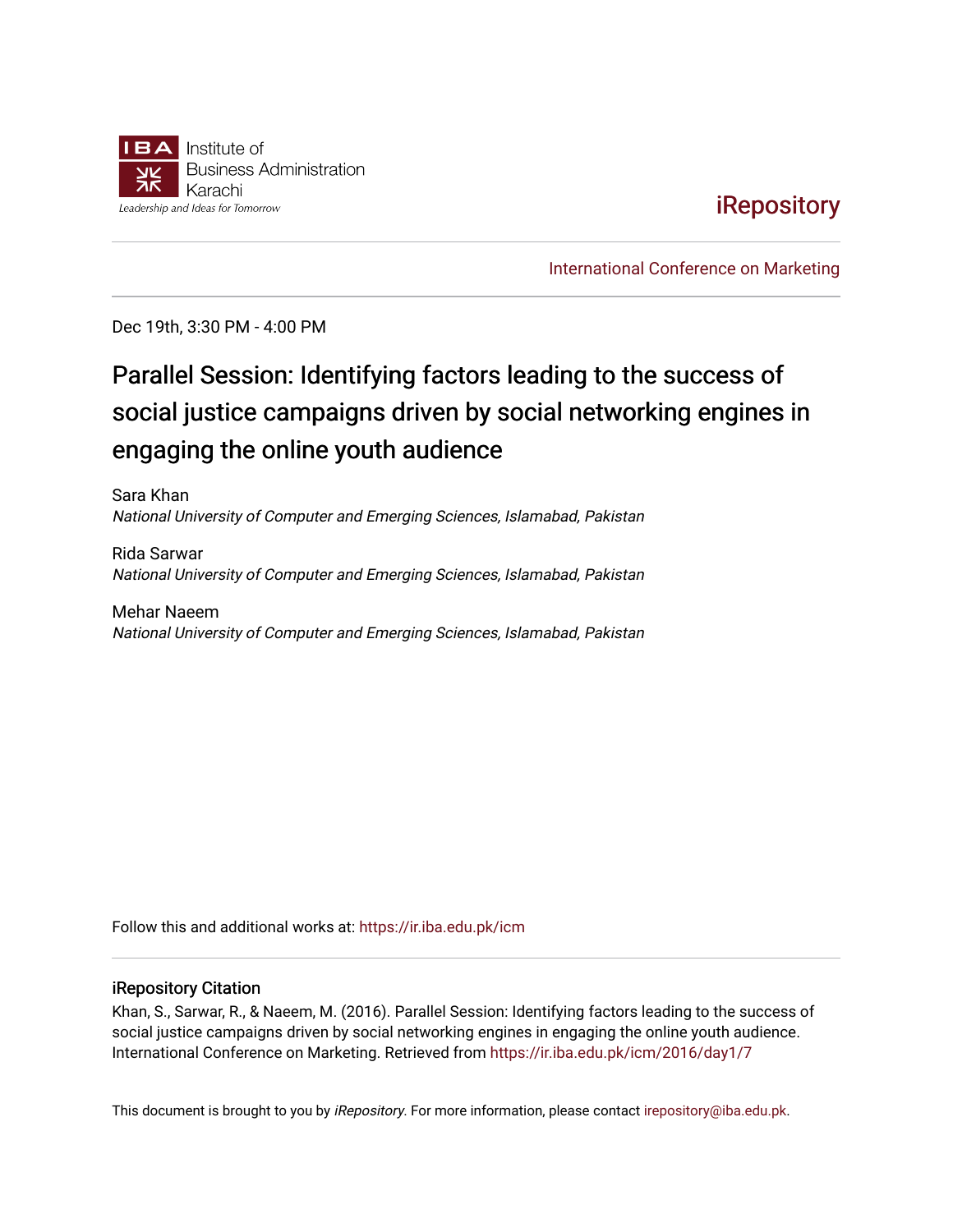## **Identifying Factors Leading to the Success of Social Justice Campaigns Driven by Social Networking Engines in Engaging the Online Youth Audience**

Naeem, Meher<sup>1</sup>; Sarwar, Rida<sup>1</sup>; Khan, Sarah<sup>1</sup>

#### <sup>1</sup>Fast School of Management, National University of Computer and Emerging Sciences A.K. Brohi road, H-11/4, Islamabad, Pakistan Sara.khan@nu.edu.pk; ridasarwar93@hotmail.com; [mehar\\_naeem@hotmail.com](mailto:mehar_naeem@hotmail.com)

*Abstract: Background. In the recent years there has been a significant exposure to relatively new media for communication. The online social media networking engines has not only facilitated the business organization but has opened the gateways of expression for the consumers. Facebook, Twitter and YouTube are now considered one of the key media to initiate a campaign which becomes viral in no time. A high percentage of such campaigns are based on social justice related to the violence, criminal, and injustice incidents taking place in Pakistan. The objective of this study was to identify factors that are leading to potential engagement of the online audience in social justice campaigns on social networking engines. The procedure to evaluate these factors was followed by conducting an extensive literature review of global researches carried out on the similar grounds, and measuring the intensity of factors leading to audience engagement through regression and correlation techniques. The data collection was done through questionnaires to measures the response of the online youth audience engaging in social justice campaigns. The practical implications of this research are highlighted in the paper.*

*Aim: This study aims to identify the factors that lead to audience engagement in online social justice campaigns. These factors have been identified and their effect has been measured on audience engagement. The scope of the project has been confined to four factors that are affecting audience engagement in online social justice campaigns. The objectives have been achieved through quantitative analysis. The study aims to highlight either audience engagement in online social justice campaigns is creating awareness or not. The major focus of the study was on the factors and their impact on the audience engagement on social justice campaigns on social networking engines.*

*Methods: This research is a quantitative study, based on calculated results through the statistical analysis. The target audience whose response is measured isthe youth between the ages of 18-25 years. They must be using social media for a year or more and have exposure to the online social justice campaigns on social media. The unit of analysis is the individual respondent selected by non-probability sampling which includes random sampling. The sample size was 200 respondents, and the study was cross-sectional in nature, where the data was collected at one point in time.*

*Findings: The analysis showed that where three items show an increasing awareness, one show a moderate increase and one shows a low increase in awareness. Hence, we can conclude that awareness is increasing regarding online social justice campaigns on social media, but is still in a development stage. There are many other media where information is being shared on hourly basis and updated every minute, social networking engines act as a support to share information, feeling and thoughts about what an individual thinks and belief.*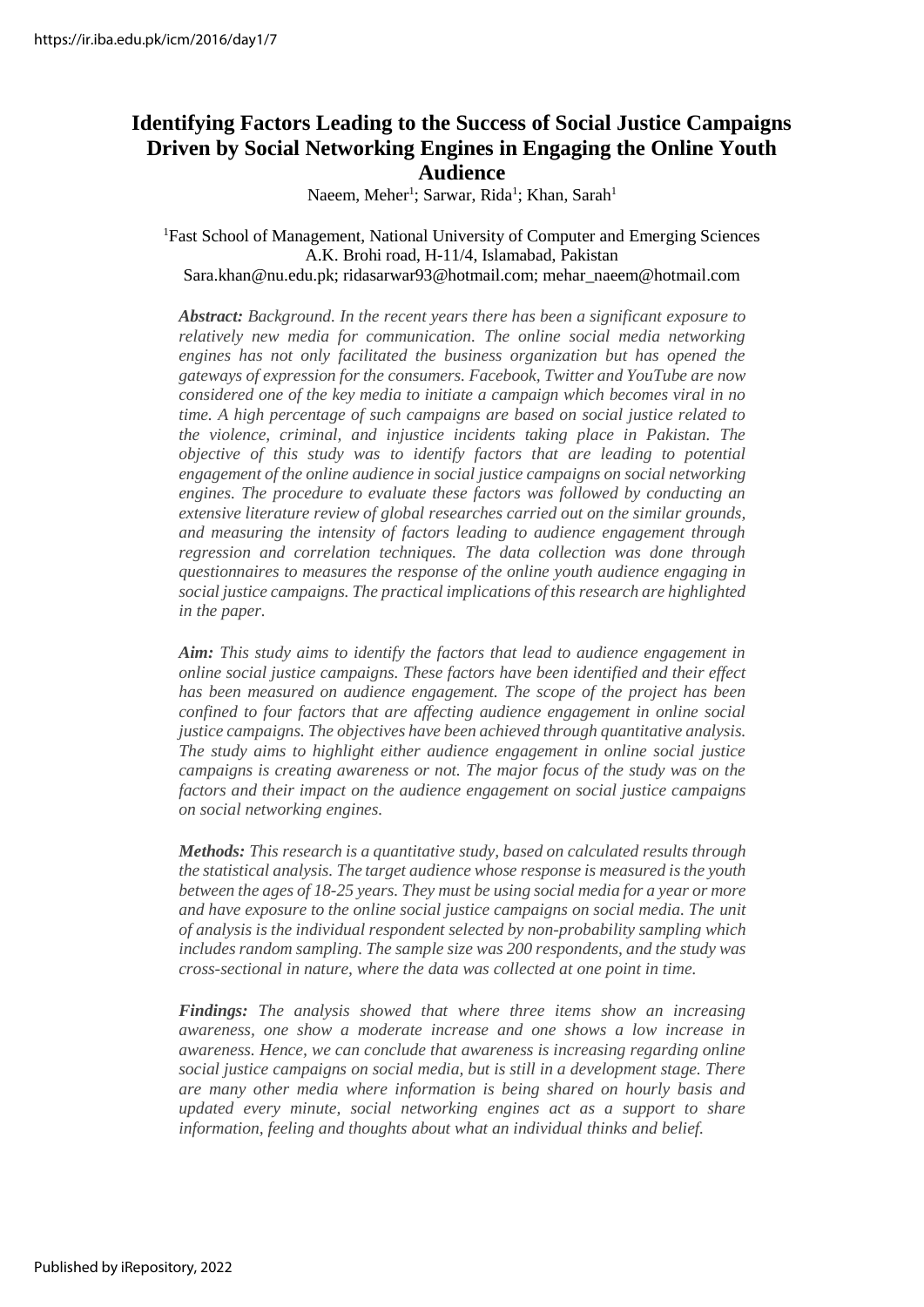*Keywords and Phrases: Social Networking Engines, Social Awareness Campaigns, Online youth audience*

## **1. Introduction**

The field of marketing has evolved drastically in the past few years. Social media is an invention that has defeated many traditional marketing techniques and has given adequate solution for all the problems faced by marketers using traditional marketing techniques. Social networking engines like Facebook, YouTube and Twitter have mobilized the business industry all over the world where it is serving as an addition to the integrated marketing communication. Social media marketing has exposed the business organizations to initiate cost effective marketing. Social media networking engines have served as a best "fit" for the social cause marketing. The informational role of social media has changed the ways the consumers use to engage with other all over the world. This has led the youth to be aware of all the activities going all over the world. Many social justice organizations have benefitted for the advent of social media. They are using social media as a low cost way to spread their messages to the public. Social media has also enabled the common people to express their thoughts and feelings about the issues they witness in the community around them. Social justice in Pakistan is a huge debate in the present times. The wide spread of violence, criminal activities, and terrorism has created an unrest among the people of Pakistan. The fear of being the victim of the violence going on in the country makes them share their feeling with all the members of the society in order to gather them to raise their voice for justice. Social media has provided the citizens with an opportunity to express, interact, influence and persuade the member on social media to raise their voices against violence.

There are various factors that are leading to audience engagement on social media due to the physical safety for the individual. They can express opinions, feelings and emotions without any fear. Peer to peer interaction has increased on online media which has boasted the spread of word of mouth. The point of view of many marketers is that social media has increased the audience engagement which is due to a number of factors. But this is to be proved with the help of quantified data and techniques along with identifying the factors leading to engagement in social justice campaigns.

## **2. Objectives of the Study**

To find the factors of audience engagement in online social justice campaigns on social networking engines.

Measure the effect of audience engagement factors on involvement of youth in online social justice campaigns.

Identifying whether the online social networking engines are creating awareness among youth or not regarding the social justice campaigns.

## **3. Literature Review**

## **3.1. Online Social Justice Campaigns in Pakistan**

In the past studies social justice is defined as an ideal condition in which all members of a society have the same basic rights and protection, it is the notion that historical inequities should be acknowledged and remedied, through specific measures. A key social work value, social justice entails advocacy to confront discrimination, oppression, and institutional inequities (Barker, 2003). Social justice is word on everyone's minds nowadays due to the awareness, education and the extent of violence carried out around the world (Thyer, 2010). The most important factors leading to viral social justice campaigns is the availability of social media networking engines where a huge crowd of users are interacting and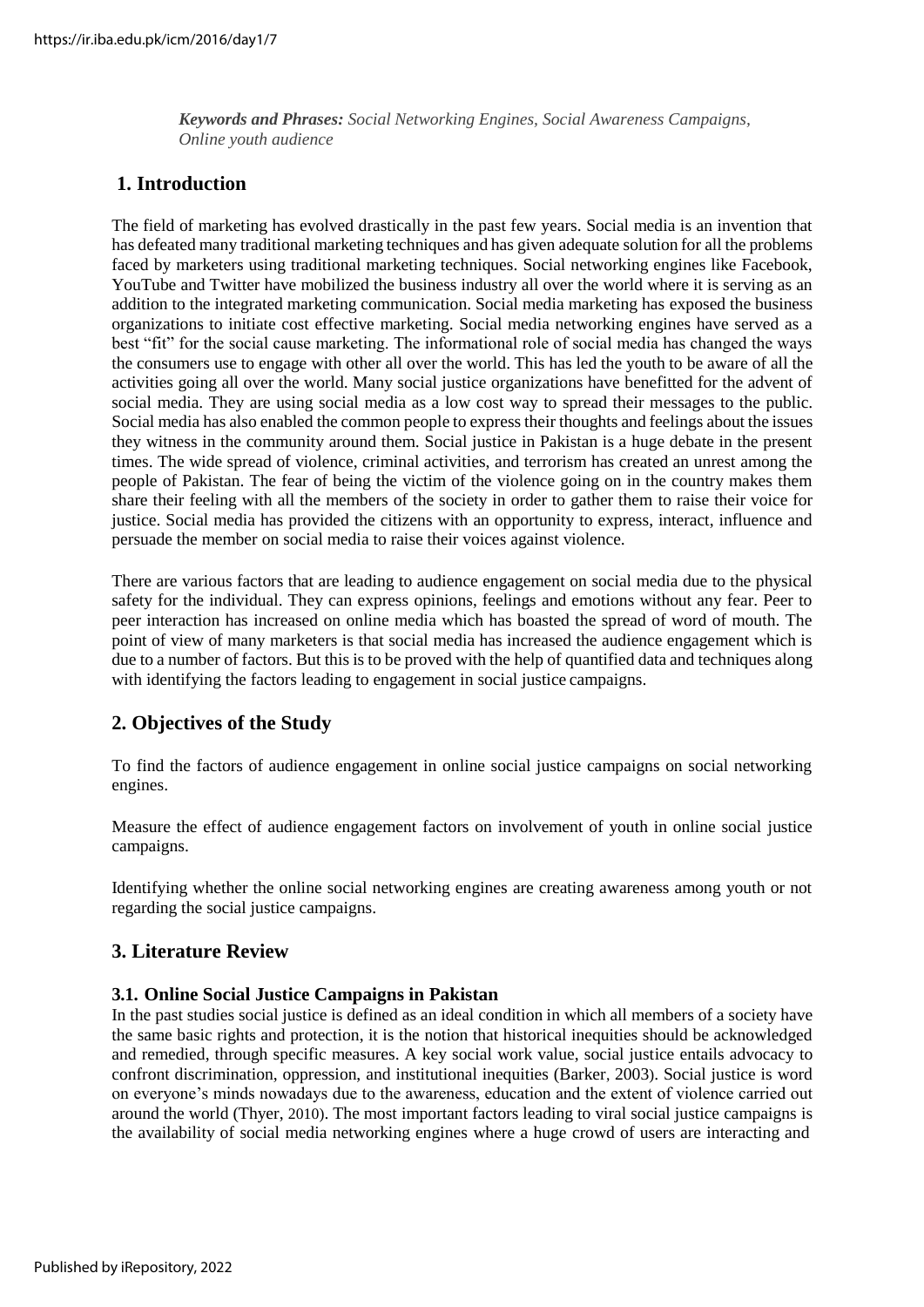expressing their ideas and opinions. World is facing numerous problems regarding violence, inequality and social injustice.

Social violence can be categorized in to revolutionary violence, terrorism, criminal violence, ethnic violence, religious sectarianism and political violence. These problems are mainly hitting the underdeveloped countries of the world where political, social and economic unrest is prevailing for a long time. The fear of being inferior is not bearable by many nations in the world and Pakistan is one of the top ranked countries now a days. Pakistan has its origin from the sub-continent, located in the heart of Asia is a victim of social and political instability since 2008. This has touched the hearts of many Pakistani's to express their frustration and emotions with each other as a nation. Providing justice to anyone is possible in many ways for example enabling freedom of expression, leading the society to realize the needs of equality, enabling the citizens to fight for their rights and security, ending violent attacks on life of the citizens by any power in the country, and last but the most important one is providing a sense of understanding to the citizens of the country for what is right and what is wrong in less literate societies. Many social justice campaigns like that of Malala Yousafzai, Shahzeb Khan and Imanea in Lahore etc. has spread virally through electronic and online media arousing the consumer to show willingness and play a role in bringing social stability in the society (Jamal, 2012). Terrorism and criminal violence has badly affected the Pakistani society. The major social injustice acts in Pakistan are young female molestation, women acid attacks, sexual harassment cases, suicide attacks, target killings of political and remarkable personalities and violation of ethnic values at social and political levels.

This has caused unrest among the citizens of Pakistan and has provoked them to raise their voices through social media. The process of spreading information on social media has reduced the complications of audience awareness, through the elimination of Media Corporations and traditional gatekeepers (Madianou, 2012). Audience engagement is increasing in social justice campaigns day by day. Many models and factors have been developed to identify which factors influence the audience engagement; however, very few studies measure the quantitative effects of these factors terms of engaging the customer. Social justice is recognized nowadays due to the awareness, education and the extent of violence carried out around the world during the recent times (Thyer, 2010).

Today, around 28% of the world's population is using various social networking engines. The connectivity through social media engines has removed the distance and reach from person to person. People indulge in making connections with others who share the common interests (Aiio, 2010). This is helping various organizations to gather the pool of people who share the common interest and have common goals. The human behavior prediction is made easier with the use of social media networking engines. We have moved from the Stone Age to industrial age, the digital age and the information age and finally now to the social age where we interact, and share our lives and business with the people who live in this global village (Raiteri, 2012). The evolution of social age has changed the necessities of human life. Communication, interaction, the influence of peers, seniors, and colleagues, and sharing of information and knowledge are the key dimensions of the social age. Information and knowledge sharing is a phenomenon where people are reaching the hierarchy need of belongingness. They are free to use technology in order to interact at a place where large audiences are present (Marks, 1998).

This transformation has led to privacy issues at a national and individual level. The ability to store and utilize data and use it in diverse way to track the activities and interest of individuals, track their movement from one place to another and using their idea to judge their personalities is a threat to an individual's or state's security. The deletion and manipulation of one's data is easy through the use of technology and no equipment is developed to retrieve the deleted data or to detect transformation. There are many new websites developed which are leading to ensure the safety of data that is present on internet (Boyd & Ellison, 2007). According to Bennett (2012), Facebook, Linked In, Twitter and YouTube are the major networking engines that were launched in 2003. Facebook is an online social networking engine which is accessible to users once they create an account on it. Facebook is used in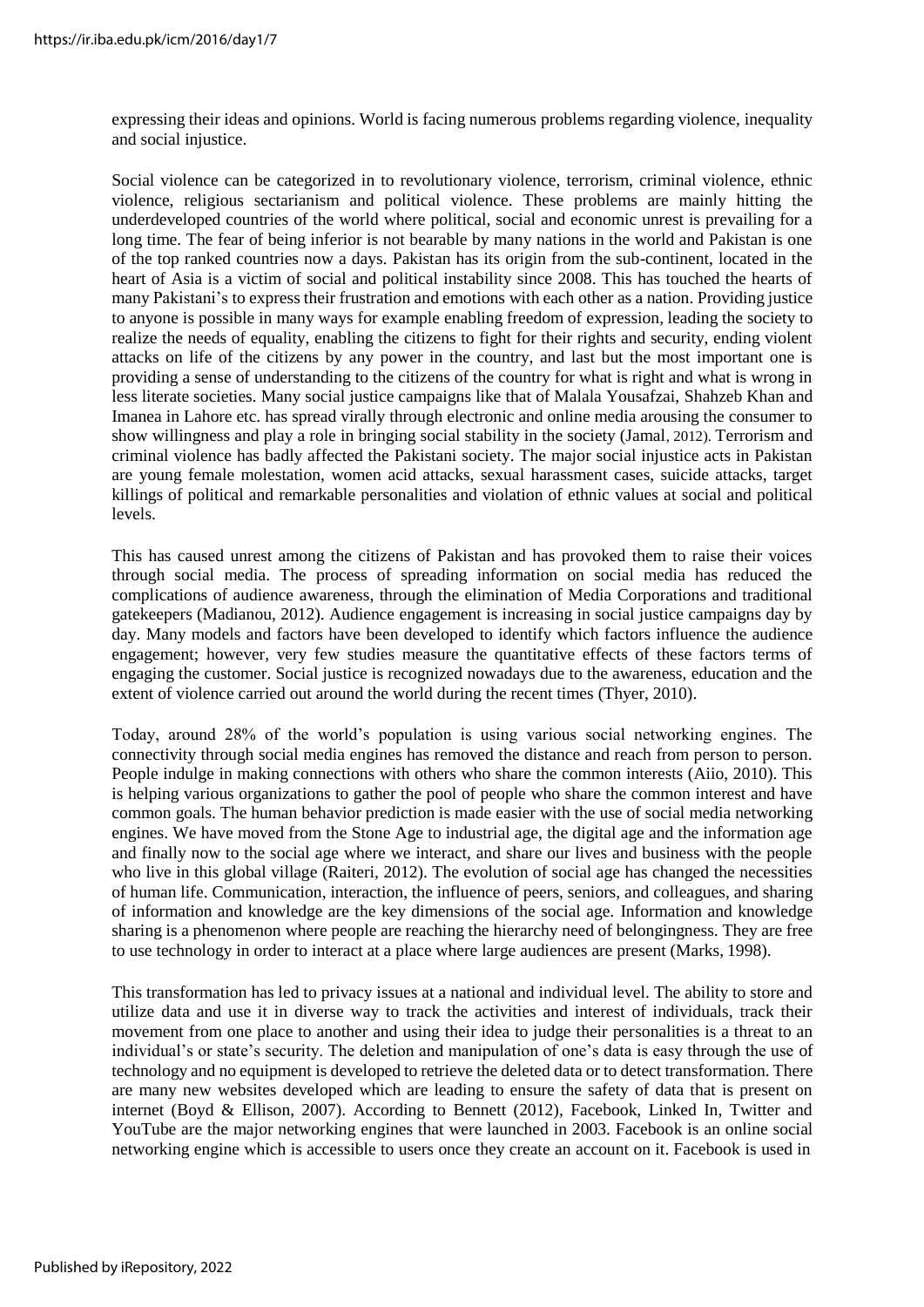an extremely diverse manner in order to interact with the audience from all over the world (Smith & Duggan, 2013). Twitter emerged in the 2006 as a micro blogging service, for example that of an American student jailed in Egypt or the US airways plane crash in Hudson. Twitter is a social networking engine where one user follows the other users. Unlike Facebook twitter users' need no reciprocity that if one user is following the other, the other may not follow the initial one. The networks of users created on twitter spread of information more than any other social networking engine (Kwak *et al.*, 2010). YouTube is also a medium for social interaction but in a different way. YouTube has become the third most popular website in the world where users share the videos, movies, music etc. and everybody has access to the videos, music, movies etc. Many companies are using YouTube for advertising their products and paying revenues to YouTube. YouTube is being used for educating people by sharing tutorials, marketing businesses, and for entertainment purposes. The video sharing feature of YouTube helps it to make viral on other social media as well which benefits as the spread of information (Cayari, 2011). Social media has served as an addition to the marketing channels that organizations use to communicate their message to the consumers. This has led to a huge transition in the field of marketing (Vinay & Rajeev, 2012).

## **3.2. Online Audience Engagement**

Singh (2010) defines audience engagement in following words: "The repeated interactions that strengthen the emotional, psychological or physical investment a customer has in a brand." The degree to which an individual is interacting and establish trust with the brand is of utmost importance for the brand marketers. The online audience engagement differs from the offline audience engagement in qualitative and quantitative terms (Eisenberg  $\&$  Eisenberg, 2006). This is because the nature of audience engagement differs in online media as its gives the opportunity of socializing and interacting to the customers. This changes the way audience engagement is measured and analyzed in the context of social media.

The importance of audience engagement is to enhance the company's product exposure to as many customers as possible by using Web 2.0 technology which is online digital technology of online portals and social media (Singh & Kumar, 2010). The companies are focusing on building trust through online media. Until and unless, a company is not indulged in interacting with the customer, the acceptance of a new products or service is almost unable to find a place in the minds of the consumer as the leaders in the market (Haven, 2007). Many Pakistani companies like Pizza Hut Pakistan, Tehzeeb bakers, Mobilink, Ufone and Nestle Pakistan are engaging customers by using online media.

Audience engagement has two dimensions; Emotional engagement and Behavioral engagement. The past researchers shows that social media engage customer due to persistence, replication, and scalability, however, the factors that engage online audience in social justice campaign differ to an extent (Madianou, 2012). The factors that are engaging the online audiences in the social media marketing are peer presence on social media, knowledge sharing, exploring new information, directly engaging with the brand, continuous persuasion and presence, freedom of expressing their opinions and views, recognition for someone, experiencing the new ways of interaction, increasing exposure and seeking for opportunities. The interconnection between people and the professional is the reason why people encourage knowledge sharing and engage in the activities on social media (Cromity, 2010).

The factors that lead to audience engagement in social media are readily available information, interactivity, persistent content, easy and frequent use and access, freedom of expression, and physical safety. These factors lead to audience engagement in social media either for product marketing or social cause marketing. However, the social justice campaigns create the emotional connect also known as empathy, the spiritual motivation and the self-interest to make the society better that will in return benefit the audience engaging in it (Goodman, 2000).

Pakistan is ranked among the developing countries in the world where the use of internet and social media has attracted various businesses and a number of users but is still unable to grow and penetrate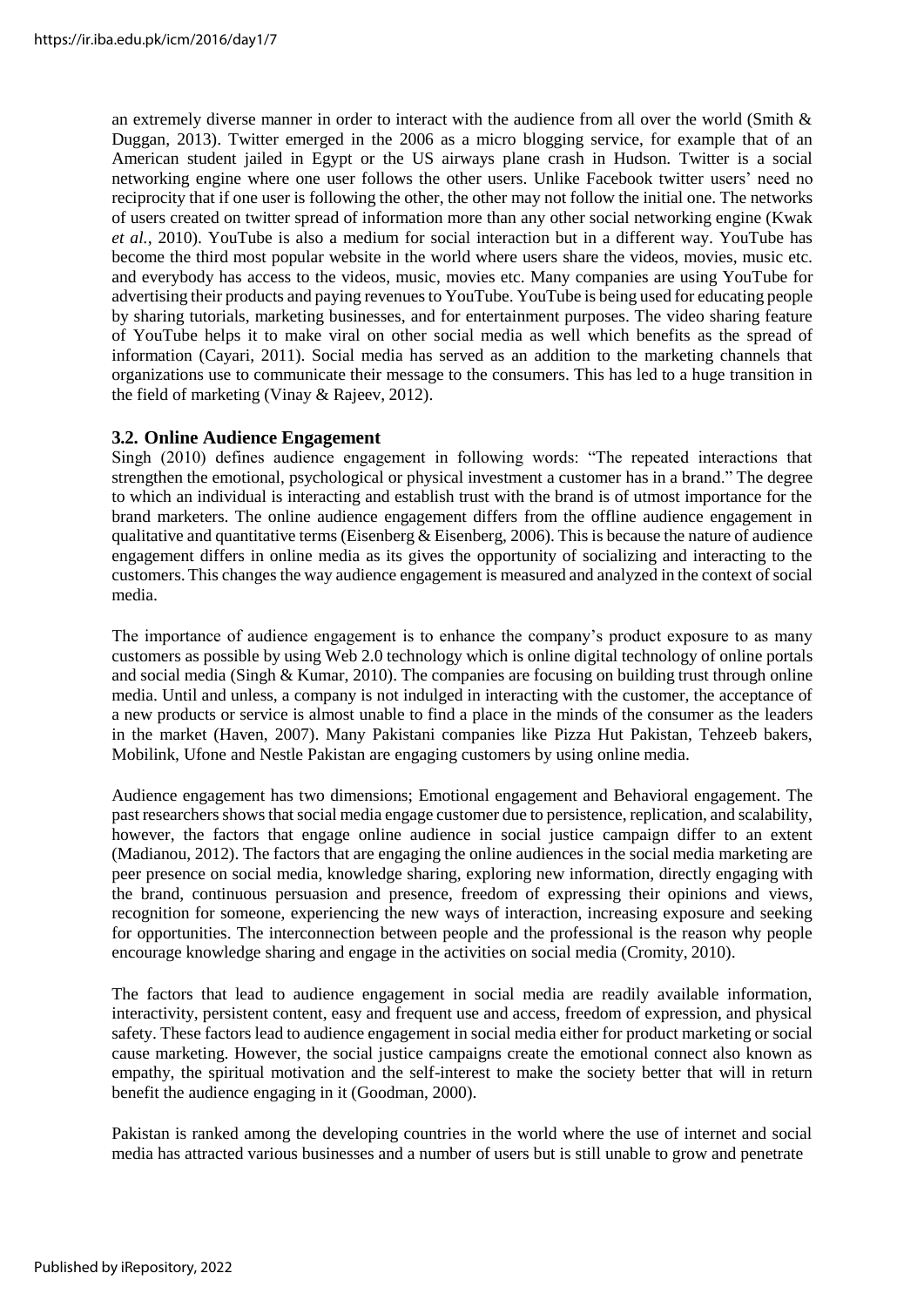with its full potential (Hassan, 2012). In the survey of 2010, there are 20 million internet users in Pakistan. The number of broadband users has reached to 1.79 million in 2012 (Jabri, 2013). The social media penetration in Pakistan is 4% which account for 8,007,540 users all over the country which is very low. The numbers of Facebook users in Pakistan has reached to 8 million in 2013 who are between the ages of 18-24 years whereas that of twitter are 1.9 million in 2012. In Pakistan social media popularity is amongst 53% of total population out of which 25% are using YouTube according to 2012 survey. These statistics show the wide spread use of social media in Pakistan. This increase has been witnesses in past five years (Atta, 2012). The statistics show that the country social media usage trends are high and will be increasing which may result an increase in audience engagement in social justice campaigns in Pakistan.

#### **3.3. Factors for Audience Engagement in Online Social Justice Campaigns**

Spiritual Satisfaction. "Spirituality is a human attitude consisting of affective, cognitive, and behavioral dimensions. This attitude is primarily a faith relationship with the Transcendent" (Morrison *et al*., 2010). When we talk about spirituality what comes to our mind is primary faith in a "Supreme Being". When an individual work for the society they are serving for the well-being of others which is not determined for any rewards in return. Their aim in life is to achieve spiritual satisfaction and have a sense of achievement with the happiness of the Creator (Morrison *et al*., 2010). Similarly when we talk about the social media justice campaigns the audience in the context of Pakistan has a higher need for spiritual satisfaction as compared to that of other countries. The uncertainty of environment has created a fear in the people that this violence may be replicated with them if they ignore the pain of others (Barker, 2003).

Spiritual satisfaction relates to psychology and sociology, both of which are of importance in the field of marketing to analyze consumer behavior. It is well suited to be studied in the light of audience engagement. It is not studied in the deep religious aspect; however, it is basically related to audience engagement in the social service context. The empathy with the human being of the Creator is what they believe will lead them to find spiritual satisfaction (Morrison *et al*., 2010). The dimensions of spirituality for example, honesty, humility and social service lay the foundation of spiritual value system. Social justice campaigns are becoming viral as Pakistani online audiences are high in need for spiritual satisfaction.

**H1:** Spiritual satisfaction is positively related to audience engagement in online social justice campaigns.

Emotional Connect. Emotional connect is defined as a non-physical connect with the customers by a sharing their feelings, emotion and building a trust that the product or service will never hurt their emotions. Communication is the key to develop an emotional connect due to which the marketers have to develop an effective marketing campaign that can influence the feeling and emotions of their customers positively (Dobele, et al., 2007). The components of emotional connect are trust and honestly between the brand and the customer which lead to audience engagement. As it is difficult to develop an emotional connect until and unless it sounds natural, this is because the physical brands and products are at times unsuccessful in building the emotional connect. Many companies are focusing of corporate social responsibly in order to serve the community and hence creating the emotional connect with their customers (Green & Peloza, 2011).

The social justice campaign have an emotional connect based on the prevailing social in-justice and violence in the society. They have an affective emotional connect with the audience which help the online audience to involve in order to sympathize and support the victims of injustice and violence. When audience is exposed to the persistent, replicable and scalable social media news on the same topic it leads to an increased trust on the information on social media. The freedom of expression is in the hands of consumer to share their help, support and sympathies with the victims and their families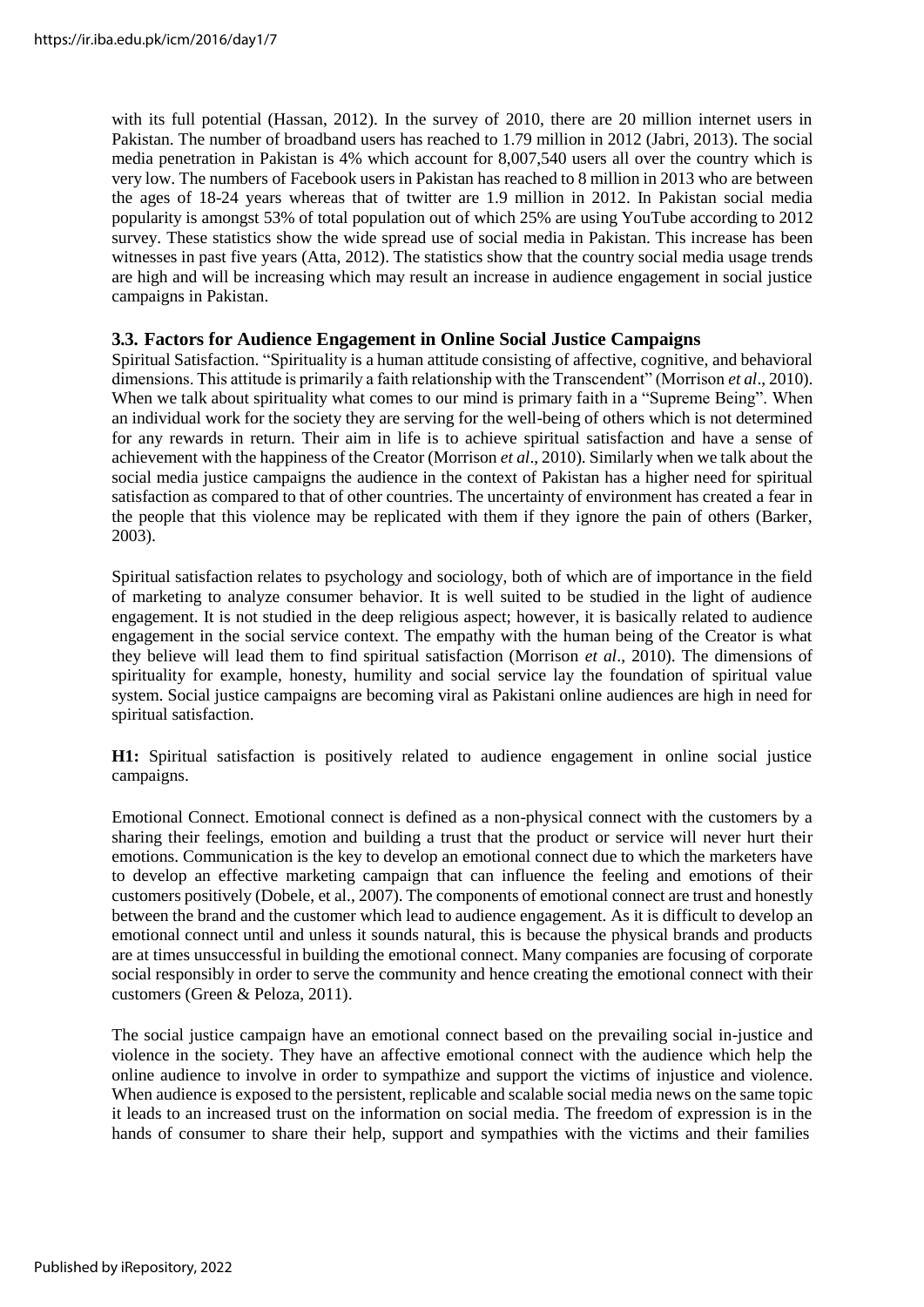leading to a strong emotional connect. Many researchers have shown that emotional persuading campaigns and messages are established for long termin the mind of the consumer (Dobele *et al.*, 2007).

**H2:** Emotional connect is positively related to audience engagement in online social justice campaigns.

Moral Values. Moral values are the framework by which a person distinguishes between the right and the wrong. This framework helps an individual to decide the actions that are right in one particular situation (Goodman, 2000). Moral values may be perceived differently across different cultures and the individuals are very staunch in practicing their moral values. However, the dimensions of moral values may vary from individual to individual based on their judgment of application in different situations. People are stanch on practicing moral value, however, it is a psychological behavior that they sometimes do not accept that something is a moral binding on them. This common behavior of individualsis raising social conflicts in the societies where one considers an act moral or right and the other as immoral. In people's view, if they find the act as unfair, immoral and against the consideration that all human beings are equal, they tend to consider it as a moral duty to help the victims by contributing to their damage control and providing emotional help to them (Goodman, 2000). It clearly depends on how the individual perceives the situation and incident that has taken place according to their understanding which may vary from individual to individual.

**H3:** Moral values are positively related to audience engagement in online social justice campaigns.

Patriotism. Patriotism is a feeling associated with the place or country a citizen is living in. The love for the country, it is considered as in literal terms. There are various dimensions of patriotism which includes, blind patriotism and constructive patriotism as the two main leading forms. Blind patriotism is to love the country and its people without accepting any criticism regarding the flaws it have or what makes you uncomfortable, whereas, constructive patriotism in where the citizens act as change agents for rectifying any flaws they see according to the worldwide criticism. This ideology of change leads the citizens to eradicate the malice and reasons of disgrace from their culture. In Pakistan's perspective Hassan (2012), mentions that people of Pakistan need change in their country. They actively engage and criticize the campaigns against violence in Pakistan; however, passive patriotism is less consequential where threat and fear to lives hold them back. Patriotism is duly in grounded in a human being when they associate the needs of self-protection and shelter (Marks, 1998).

**H4:** Patriotism is positively related to audience engagement in online social justice campaigns.

## **3.4. Awareness Created by Social Networking Engines Regarding Social Justice Campaigns**

In Pakistan, till the start of 2012, the acts on injustice, violence and terrorism were at their peak. There were enormous threats to the lives of every citizen of Pakistan and people use to refrain for free movement from one place to another especially to the northern are of Pakistan and KPK (the province of Pakistan) (Tirmizi, 2010). If we talk about today, Karachi, one of the biggest cities of Pakistan is still under the influence of criminal attacks, violence, and target killing. As mentioned above Facebook is one of the largest used social media networking engine in Pakistan, where thousands of Pakistani interact with each other. The trends of past 5 years show an increased spread of social justice campaigns on Pakistani social and electronic media. Persistency of the content of social media makes the social justice campaigns viral in no time. This is the reason why every day millions of post, shares and likes are seen on the campaigns that are raising the voice for enforcement of social justice (Mahfouz et al., 2010). The audience can express their opinions and feelings, and emotional connect to the victims. But they have no authority to physically bring about the changes in the society due to lack of empowerment and lack of security to their lives.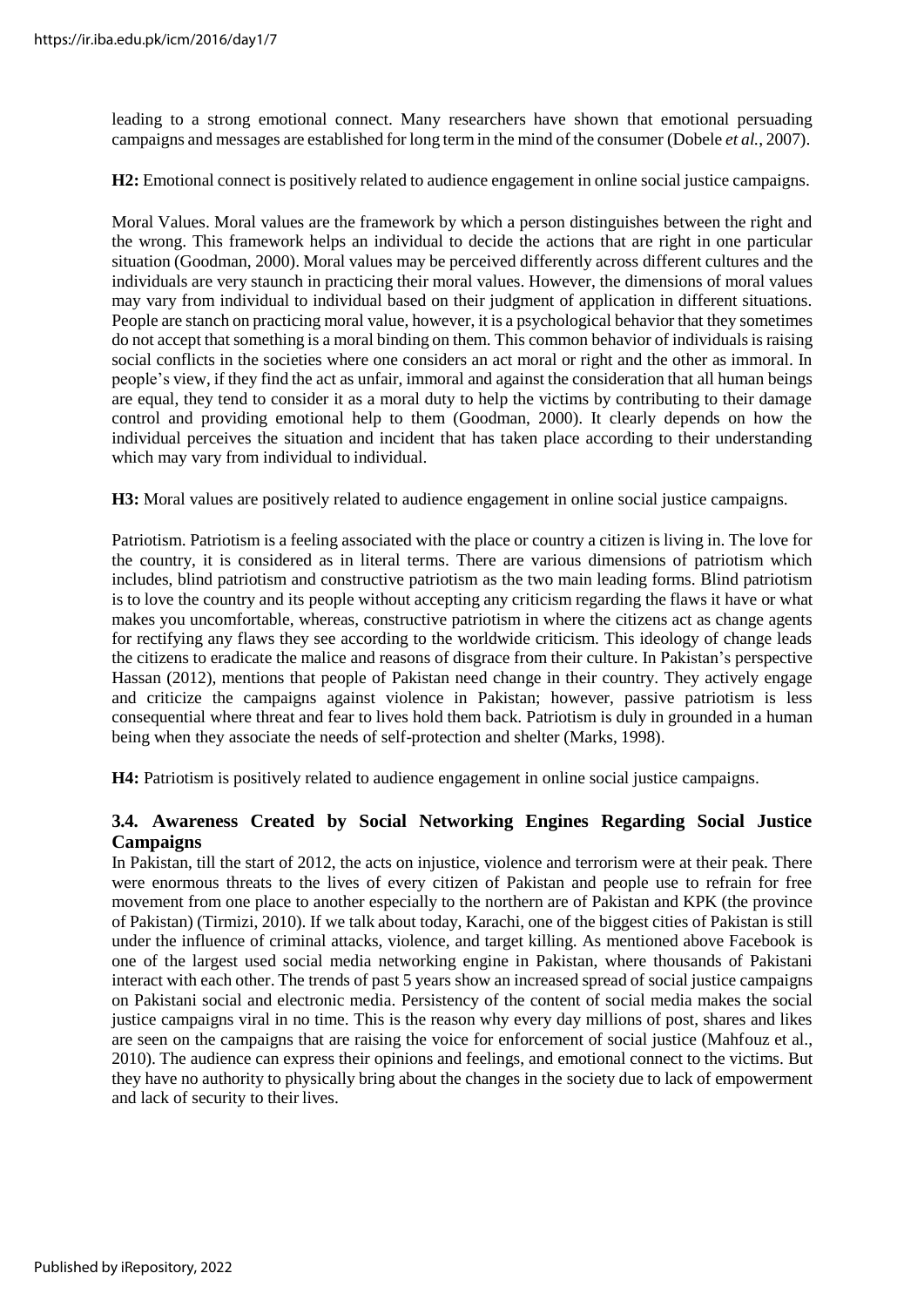When measuring awareness, we divide it into two dimensions which includes exposure and engagement. The more the engagement will be, it will lead to the sharing of information with more users on social media which then increase the awareness regarding the campaigns and the progress taking place regarding the campaign on all other media (Jabri, 2013). Social media is now the biggest platform for the users to share their views and ideas about how they perceive a parti cular matter. The engagement in any social justice campaign is based on the understanding that they gain out of it, the more they understand the background and the facts of the campaigns the more they start to engage in it. Hence, engagement is directly related to the level of understanding of that matter; it increases the interest and involvement.

## **4. Research Design and Methodology**

This is a quantitative study which is based on calculated facts to determine the relationship between the independent and the dependent variables. The chapter explains the research type and method, the details of the data collection tool, the target audience whose response is to be measured, the sampling technique, sample size, unit of analysis and the time horizon of the study.

#### **4.1. Sample and Data Collection Procedures**

This study is an empirical research which is gaining knowledge and desired results on the basis of experience and observations. Empirical research is a causal study which explains the factors that lead to online audience engagement in social justice campaign on social networking engines. This study answers an empirical research question based on the observations and statistics generated from the questionnaires, used as a research tool. The analyses that have been carried out are correlation and regression. Correlation analysis is carried out to check the direction and the significance of relation with the dependent variable of the independent variables. The regression analysis shows the magnitude of relationship between the independent and dependent variables. In all these analysis the p-value is kept < or equal to 0.05 which is considered as significant. The unit of analysis in this research was individuals, time horizon was cross-sectional. The sample size was 200, ages between 18-25 years, both genders male and females were made a part of the study. Since the age group is 18-25, all the respondents were students of Bachelors and Masters Programs whose social media usage ranged between hourly to monthly. The sampling technique used in Non probability, random sampling. This technique includes the random selection of respondents from the sampling population in the twin cities of Pakistan. They have been targeted in the universities of twin cities where the students from Rawalpindi & Islamabad are present.

#### **4.2. Measures**

The research tool used for data collection in this study is the questionnaires. The first objective is being measured by question which is based on respondent preference model. The second objective is being measured by the "Likert scale" constructed to test the variables which are spiritual satisfaction, emotional connect, peers influence, persistent content, moral values, self-protection and patriotism which are the independent variable. The dependent variable is audience engagement. The Likert scale is from 1-5, where 1 is "Highly Agree" and 5 is "Highly Disagree". The third part of the questionnaire comprises of the questions to measure the awareness created by the social media regarding the online social justice campaigns. These questions have been analyzed by carrying out descriptive analysis.

## **5. Results**

## **5.1. Correlation**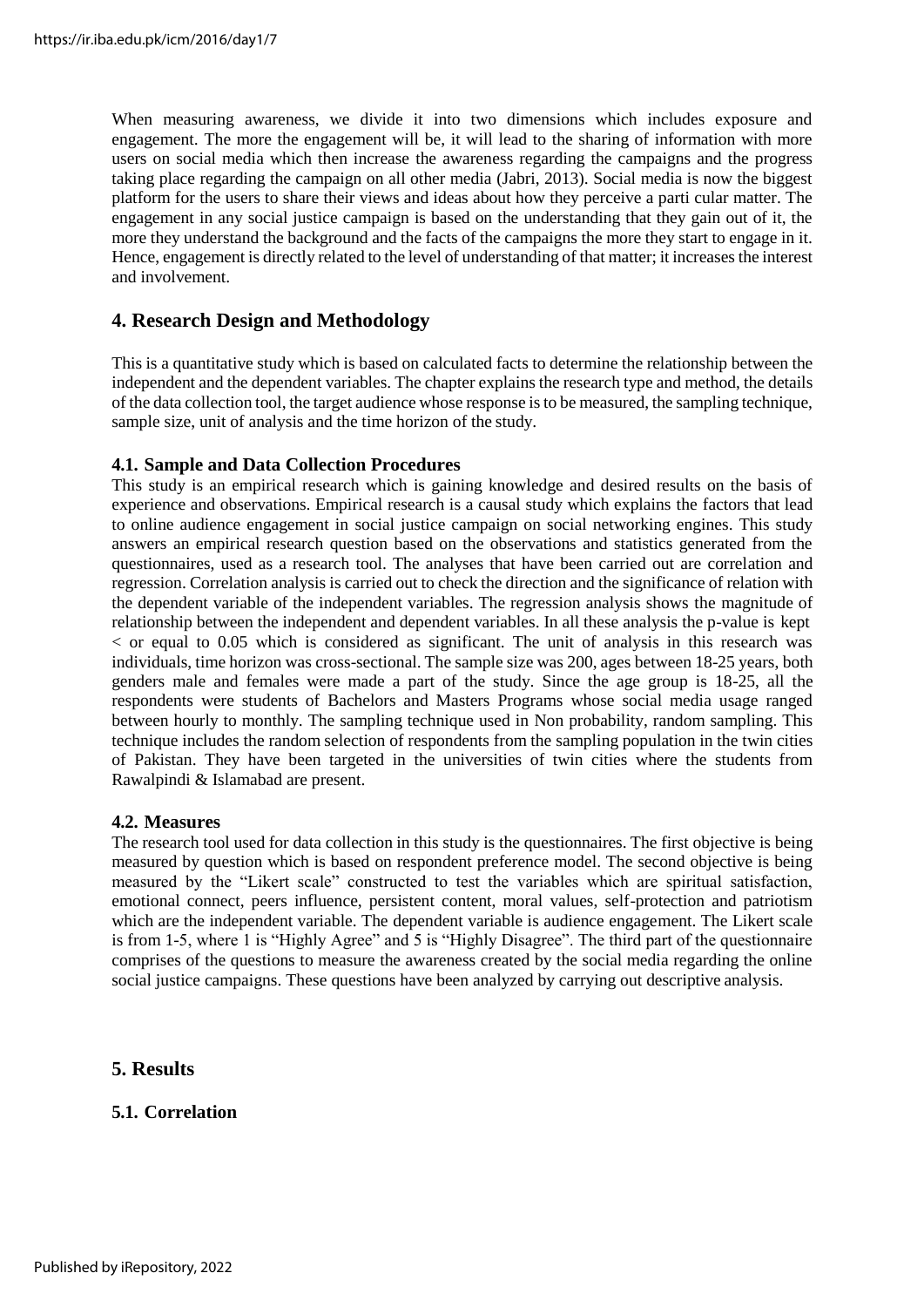|        |                            | SSmean    | ECmean  | <b>MV</b> mean | PTmean   | AEmean |
|--------|----------------------------|-----------|---------|----------------|----------|--------|
| SSmean | <b>Pearson Correlation</b> |           |         |                |          |        |
| ECmean | <b>Pearson Correlation</b> | $.357***$ |         |                |          |        |
| MVmean | <b>Pearson Correlation</b> | $.202**$  | .018    |                |          |        |
| PTmean | <b>Pearson Correlation</b> | .073      | .106    | $.149*$        |          |        |
| AEmean | Pearson Correlation        | $.192**$  | $252**$ | .049           | $.227**$ |        |

**Table 5.1: Correlation between the dependent and independent variables**

## **5.2. Regression**

|  |  | Table 5.2: Coefficients of regression analysis |  |
|--|--|------------------------------------------------|--|
|--|--|------------------------------------------------|--|

|                          | Coefficients |                                |            |       |         |  |
|--------------------------|--------------|--------------------------------|------------|-------|---------|--|
|                          |              | Unstandardized<br>coefficients |            | Sig.  | F value |  |
|                          | R square     | B                              | Std. Error |       |         |  |
| Spiritual Satisfaction   | 0.037        | $0.242*$                       | 0.088      | 0.006 | 7.592   |  |
| <b>Emotional Connect</b> | 0.064        | $0.254**$                      | 0.069      | 0.000 | 13.445  |  |
| <b>Moral Values</b>      | 0.002        | 0.047                          | 0.068      | 0.487 | 0.485   |  |
| Patriotism               | 0.052        | $0.236**$                      | 0.072      | 0.001 | 10.803  |  |

\*\*Regression coefficient is significant at the 0.01 level

\*\*Regression coefficient is significant at the 0.05 level

\*\*Regression is significant at F value > or equal to 4.

Table 5.1 shows the results of correlation and regression used to find the direction and significance of the relationship between the independent variables i.e. spiritual satisfaction, emotional connect, moral values and patriotism with the dependent variable i.e. audience engagement. Spiritual satisfaction is significantly and positively correlated with audience engagement  $(r = +0.192, p$  value  $< 0.05$ ). From table 5.2 the value of R-square which is 0.37, this value of R-square is significant at p value < 0.05. The beta coefficient for spiritual satisfaction is 0.242 the value of beta is significant at p value < 0.01. Hence, accept H1 which states that spiritual satisfaction is positively related to audience engagement in online social justice campaigns. Emotional connect is significantly and positively correlated with audience engagement ( $r = +0.252$ , p value < 0.05). For Emotional connect the value of R-square which is 0.64, which means that 64% of the variation in audience engagement is depicted by emotional connect. This value of R-square is significant at p value  $< 0.05$ . The beta coefficient for emotional connect is 0.254, this value of beta is significant at  $p$  value  $< 0.01$ . So Hypothesis 2 is accepted. Table 5.1 shows that Moral values is insignificantly correlated or not correlated with audience engagement ( $r = +0.049$ , p value > 0.05). Table 5.2 shows that the regression model is not significant at 95% level of confidence as p value  $> 0.05$  which is 0.487. Table 5.2 also shows that the moral values do not make the online audience engage in online social justice campaigns on social networking engines. Rejecting Hypothesis 3.From table 5.1 Patriotism is significantly and positively correlated with audience engagement (r =  $+0.227$ , p value  $< 0.05$ ). This shows that more the online audience is patriotic for their country, the more they engage in online social justice campaigns on social media networking engines. Table 5.2 shows the value of R-square which as 0.052. This value of R-square is significant at p value < 0.05. The beta coefficient for patriotism is 0.236; this value of beta is significant at p value  $< 0.01$ . Hence, Hypothesis 4 is accepted.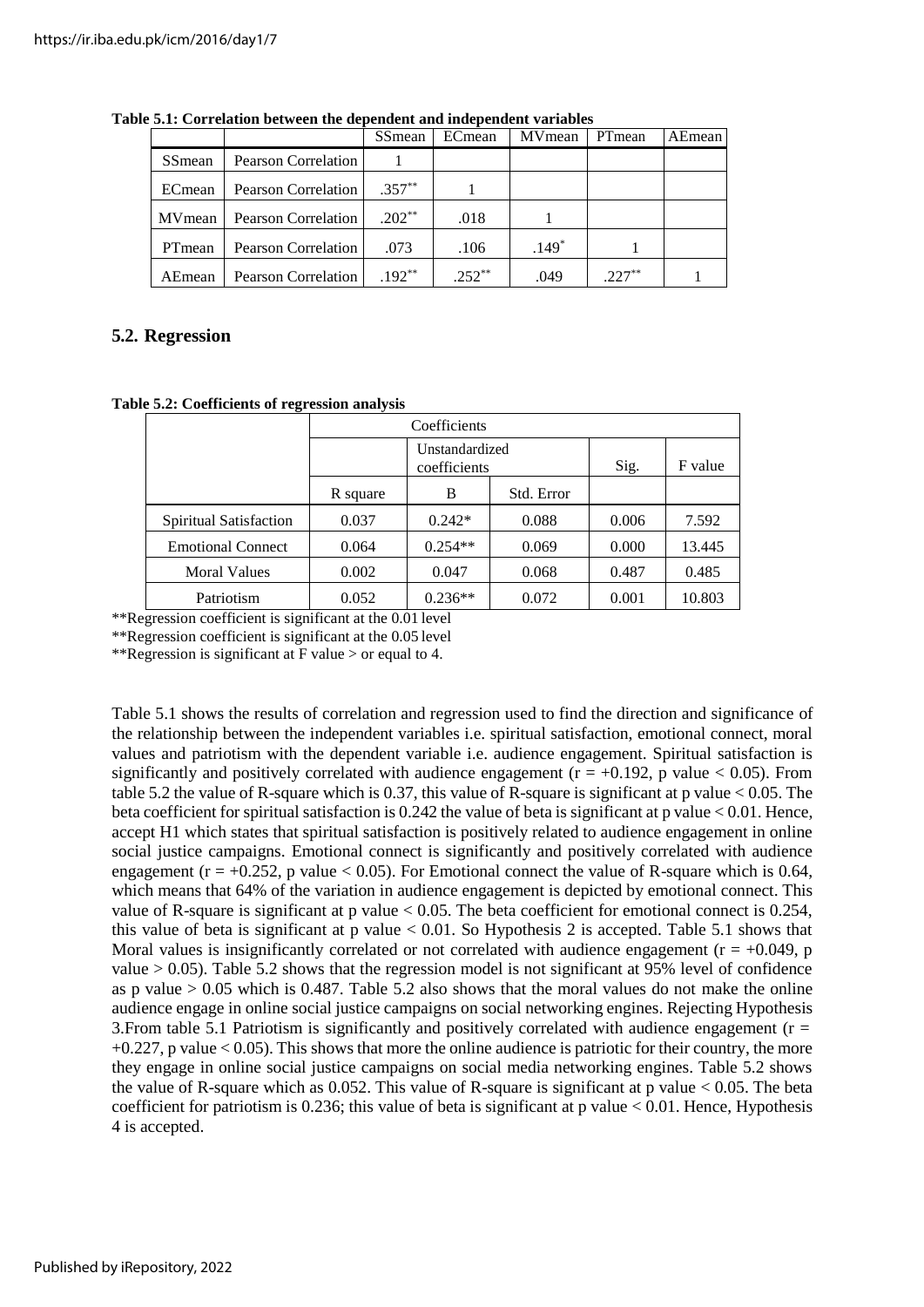## **6. Discussion**

The highest percentage of the respondents belongs to the age bracket of 19-21 years i.e. 45.5%. It is normally seen that the age group from 19-21 years of age have developed mature habits and behaviors which they pursue in their everyday lives. Hence, a huge chunk of the target market belongs to the age group of 19-21 years and above. The research is primarily based on the attitudinal studies of the youth respondents who are the future generation of Pakistan.

Among 200 respondents the highest used social networking engines was Facebook i.e. 73.5%, after which most of the respondents said that they use all of the social networking engines most frequently i.e. 20% which is a positive and effective sign for the research being conducted.

65.5% individuals use social media networking engines daily and 85.5% of respondents use social media on hourly or daily basis combined. However, we can conclude through this that the target market are high users of social media networking engines who have adequate information that can be provided for the analysis of this study.

Spiritual satisfaction is significantly and positively correlated with audience engagement. Hence, accepting Hypothesis 1 This shows that increase in need of spiritual satisfaction leads to an increase in audience engagement in online social justice campaigns on social networking engines and vice versa. Emotional connect is significantly and positively correlated with audience engagement this value of Rsquare is significant at p value < 0.05. The beta coefficient for emotional connect is 0.254, this value of beta is significant at p value < 0.01. So Hypothesis 2 is accepted. This shows that more the emotional connect the audience feels with the victims of violence and injustice, the more they engage in online social justice campaigns on social media networking engines. Moral values is insignificantly correlated or not correlated with audience engagement, Table 5.2 also shows that the moral values do not make the online audience engage in online social justice campaigns on social networking engines, rejecting Hypothesis 3. Therefore we can clearly state that engaging individuals by targeting them through there morals and values would not be very suitable as it is one of those factors that individuals are not directly influenced by. Patriotism is significantly and positively correlated with audience engagement, the value of R-square which as 0.052, hence accepting Hypothesis 4. The above analysis leads to a conclusion that online audience is engaging in social justice campaign on social media due to emotional connect, spiritual satisfaction and patriotism. People are emotionally affected by the pain of others which makes them eager to take part in activities that can save them and they find social media as the only place to express their emotional sentiments for the victims.

## **7. Future Implication of the Research**

There are many other factors that can be identified which are driving audience engagement in social justice campaigns. There is a huge gap in understanding the behavior of social media usage by the online audience in Pakistan and very few researches have been carried out. Online social networking engines can be an effective source of studying the behaviors of the consumers of local markets. The behaviors of respondents in other cities of Pakistan can also be measured with the help of same research which can be used to compare the attitudinal and behavioral differences. It can benefit many companies which spread the businesses and the advertising campaigns across cities.

Acknowledgements. This research was conducted under the provision of National University of Computer and Emerging Sciences and its capable leadership. We thank our faculty and colleagues from FAST School of Managements, who provided insight and expertise that greatly, assisted the research.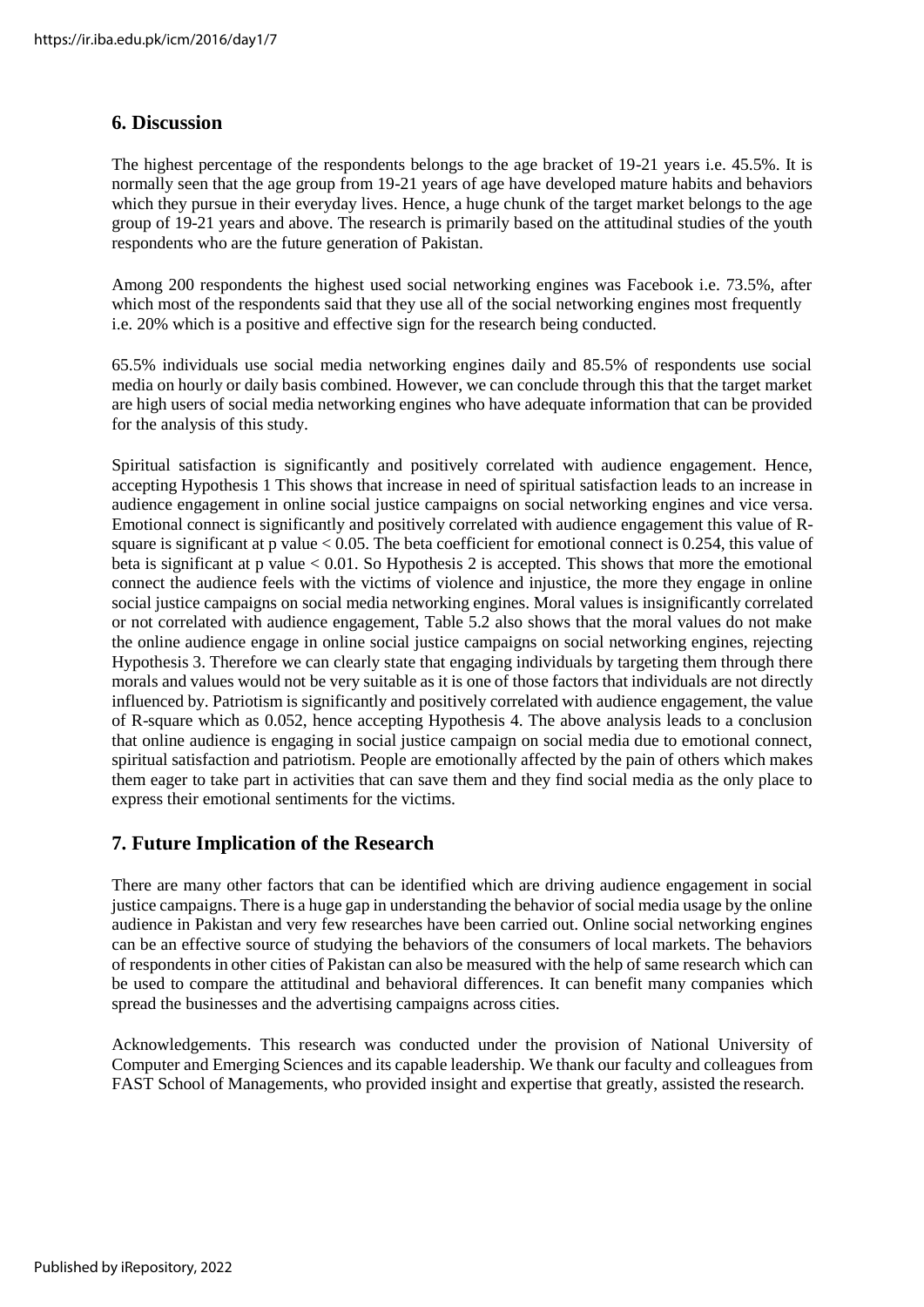We thank Mr. Sarfraz Kiyani (Assistant Professor, FSM) for assistance with research methodology, and Mr. Raja Shuja Ul Haq and Ms. Farah Naz for comments that greatly improved the manuscript.

We would also like to show our gratitude to Dr. Muhammad Abbas, FSM for sharing his pearls of wisdom with us during the course of this research, and we thank 3 "anonymous" reviewers for their insights.

This paper owes its success from commencement to completion, to all the people who became a part of it both directly and indirectly, at various stages. I avail this opportunity to thank all the individuals who have helped in carrying out and bringing this paper to thislevel.

#### **References**

- Aiio, R. (2010). Impact of Brand Awareness, Perceived Quality and Customer Quality on Audience engagement: A Reseller's View. Interdisciplinary Journal of Contemporary Research in Business, 901-1080.
- Atta, A. (2012, July 17). "Pakistani Users' Behavior on Social Networking Websites Revealed". Retrieved march 2, 2013, from [http://propakistani.pk/2012/07/17/pakistani-users-behavior-on](http://propakistani.pk/2012/07/17/pakistani-users-behavior-on-)social-networking-websites-revealed/
- Barker, R. L. (2003). *The Social Work Dictionary* (5th ed.). Washinngton, DC: National Association of Social Workers.
- Bennett, L. W., & Segerberg, A. (2012). "The Logic of Connective Action". In *Information, Communication & Society* (Vol. 15:5, pp. 739-768). Routledge.
- Boyd, D. M., & Ellison, N. B. (2007). "Social Network Sites: Definition, History, and Scholarship". *Journal of Computer-Mediated Communication*, 13(1), 120-230.
- Cayari, C. (2011). "The YouTube Effect: How YouTube has Provided New Ways to Consume, Create, and Share Music". *International Journal of Education & the Arts*, 12(6), 1-30.
- Cromity, J. (2010). "Impact of Social Media in Review". *New Review of Information Networking*, 22- 33.
- Dobele, A., Lindgreen, A., Beverland, M., Vanhamme, J., & van Wijk, R. (2007). "Why Pass On Viral Messages? Because they Connect Emotionally". *Business Horizons*, 50(4), 291-304.
- Eisenberg, B., & Eisenberg, J. (2006). "Volunteering as a Means to an Equal End? The Impact of a Social Justice Function on Intention to Volunteer". *Journal of Social Psychology*, 72-81.
- Goodman, D. J. (2000). "Motivating People from Privileged Groups to Support Social Justice". *Teachers College Record*, 102(6), 1061-1085.
- Green, T., & Peloza, J. (2011). "How does Corporate Social Responsibility Create Value for Consumers?" *Journal of Consumer Marketing*, 28(1), 48-56.

Hassan, R. T. (2012, July 9). *The Slow Downfall of the Telecom Sector*. Retrieved from Siasat.pk.

Haven, B. (2007). "Marketing's New Key Metric: Engagement"*. Forrester*.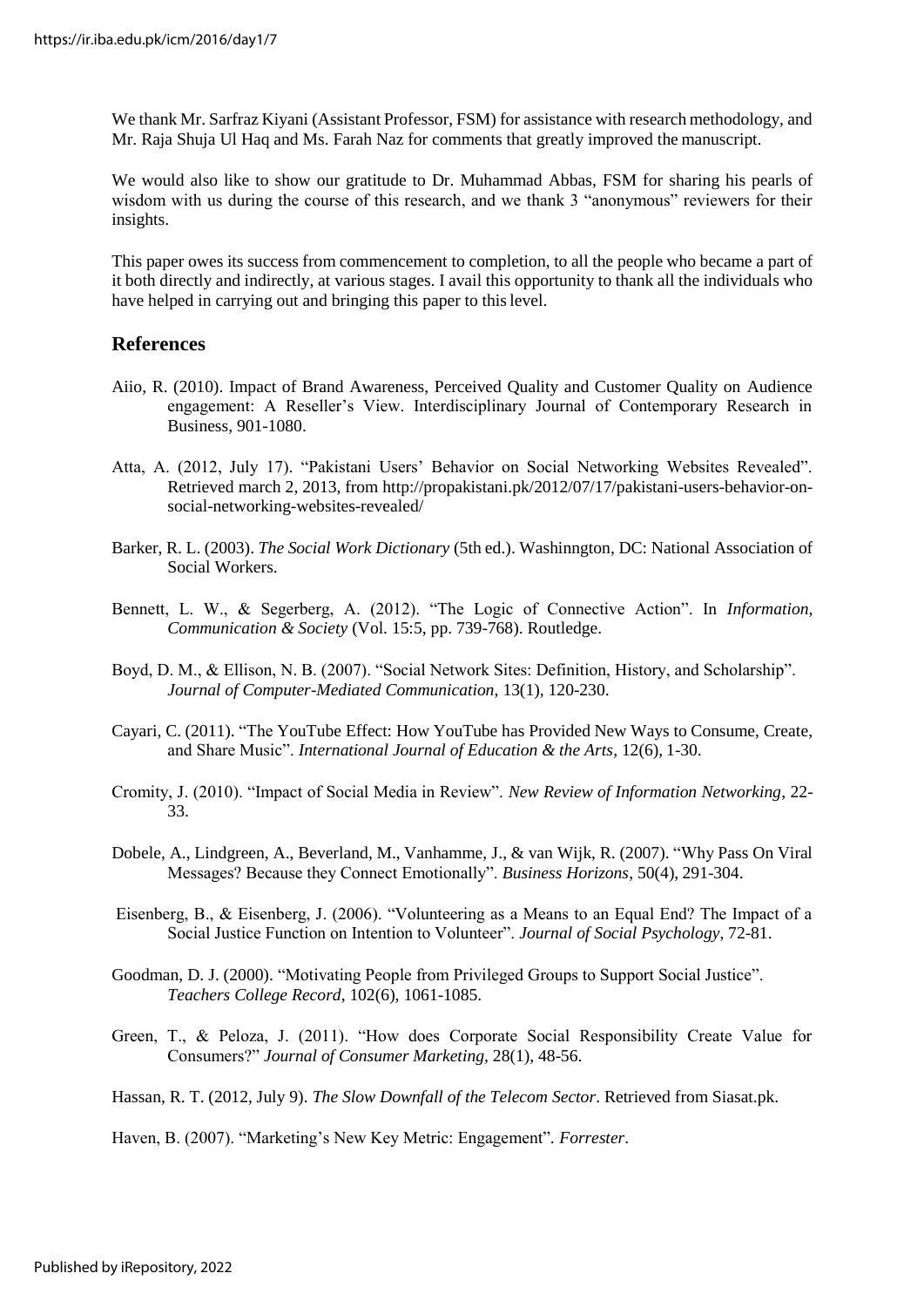- Jabri, H. (2013, February 20). *Social Media Marketing in Pakistan*. Retrieved from [http://www.brecorder.com/pakistan/general-news/98938-social-media-users-in-pakistan.html.](http://www.brecorder.com/pakistan/general-news/98938-social-media-users-in-pakistan.html)
- Jamal, S. (2012, December 31). *Shahzeb Khan – Symbol of Hope against Pakistan's Powerful Feudal*. Retrieved february 27, 2013, from Global voices: [http://globalvoicesonline.org/2012/12/31/shahzeb-khan-symbol-of-hope-against-pakistans](http://globalvoicesonline.org/2012/12/31/shahzeb-khan-symbol-of-hope-against-pakistans-)powerful-feudals/
- Kwak, H., Lee, C., Park, H., & Moon, S. (2010). "What is Twitter, a Social Network or a News Media?" *19th international conference on World Wide Web*, (pp. 591-600).
- Madianou, M. (2012). "Humanitarian Campaigns in Social Media". *Journalism Studies*, 455-478.
- Mahfouz, A. Y., Theocharous, a., & Philaretou, A. G. (2010). "A Research Model for Online Social Behavior Based on an Evolutionary, Social Psychological, and Technological". In N. Kock, *Evolutionary Psychology and Information Systems Research* (pp. 265-289). Springer.
- Marks, N. (1998). "The Campaign Preference to Search Relationship". *Grazadio School of Business and Management*, 381-421.
- Morrison, A., Willis, P., Leonard, T., & Hodge, S. (2010). *Spirituality, Mythopoesis & Learning*. post pressed.
- Raiteri, A. (2012). "Impact of Social Justice Campaign on Victims". *Journal of Psychology*, 450-590.
- Singh, A. & Kumar, B. (2010). "Audience Engagement: New Key Metric of Marketing". *International Journal of Arts and Sciences*, 347–356.
- Smith, A. & Duggan, M. (2013, December 30). *Social Media Update 2013*. Retrieved from Pew Research Centre:<http://www.pewinternet.org/2013/12/30/social-media-update-2013/>
- Thyer, A. (2010). "Social Justice: A Conservative Perspective". *Journal of Comparative Social Welfare*, 261-274.
- Tirmizi, A. (2010). *Social Landscape in Pakistan. Marketing Kinesis*. 560-601. Retrieved February 25th, 2013, fro[m http://www.kinesismarketingonline.net/social-media-landscape-in-pakistan/](http://www.kinesismarketingonline.net/social-media-landscape-in-pakistan/)
- Vinay, j., & Rajeev, B. (2012). "The New Marketing Renaissance: Paradigm Shift in Social Networks". *International Journal of Engineering and Management Sciences*, 384-387.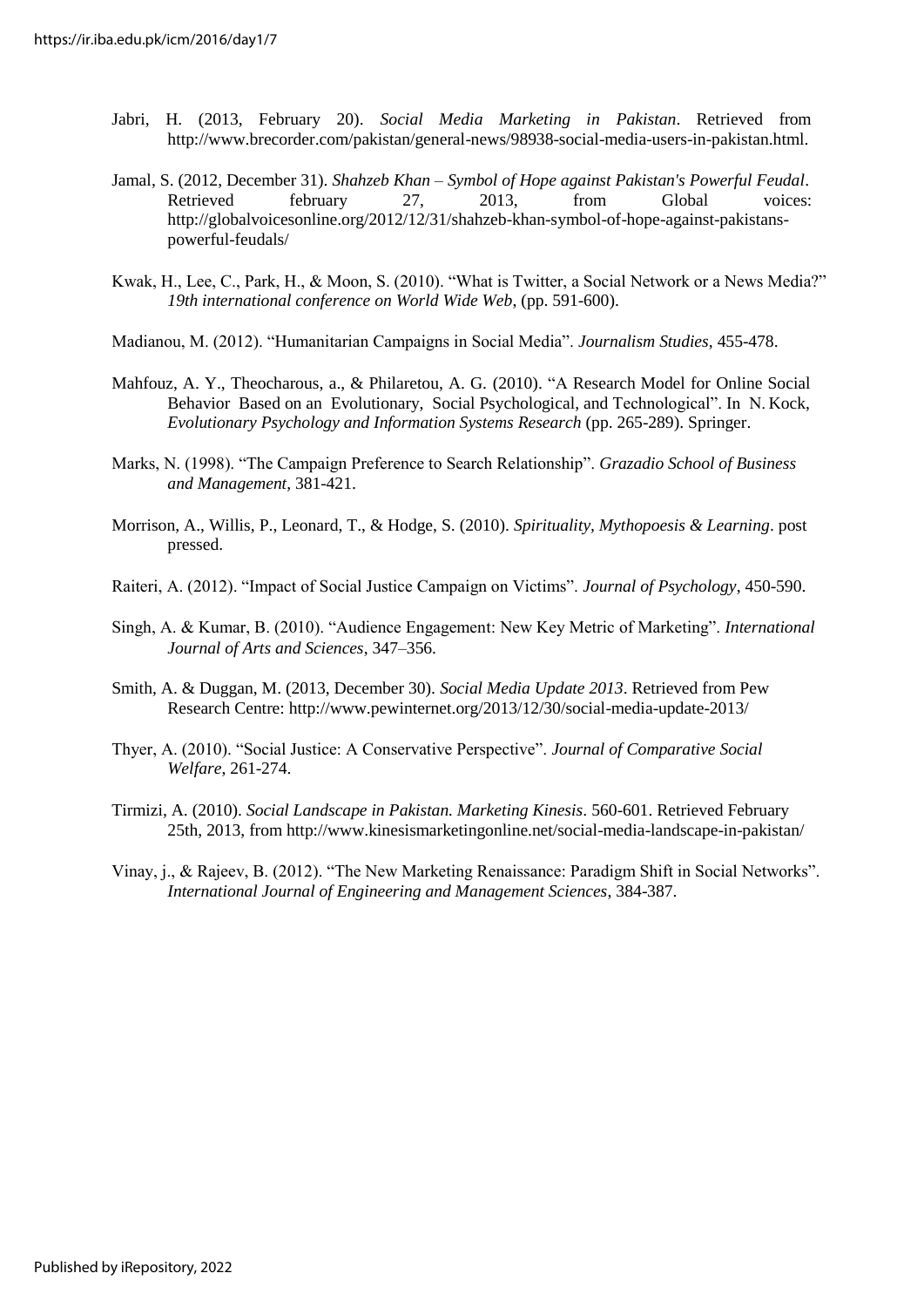## **Appendix**

## Graphical Analysis:



**Figure 1: Exposure to information regarding Shahzeb khan's murder case on social networking engines**

The Figure 1 shows that 37% of the respondents come across the information related to social justice campaign on social media daily. When their responses are analyzed, it is seen that more the audience is exposed to online social justice campaigns the more they become aware of the intricacies of the happenings regarding that case which arouses the interest.



**Figure 2: Notice your friend's sharing, liking or commenting on a content related to shahzeb khan**

Figure 2 shows that the audience how often notice their friends engaging in online social justice campaigns. The more the peers engage in their online social justice campaigns the more the audience is becoming aware of the online social justice campaigns and it information on social media due to the sharing of information. The stats show that majority i.e. 29.5% notice their friends engaging in these campaigns weekly.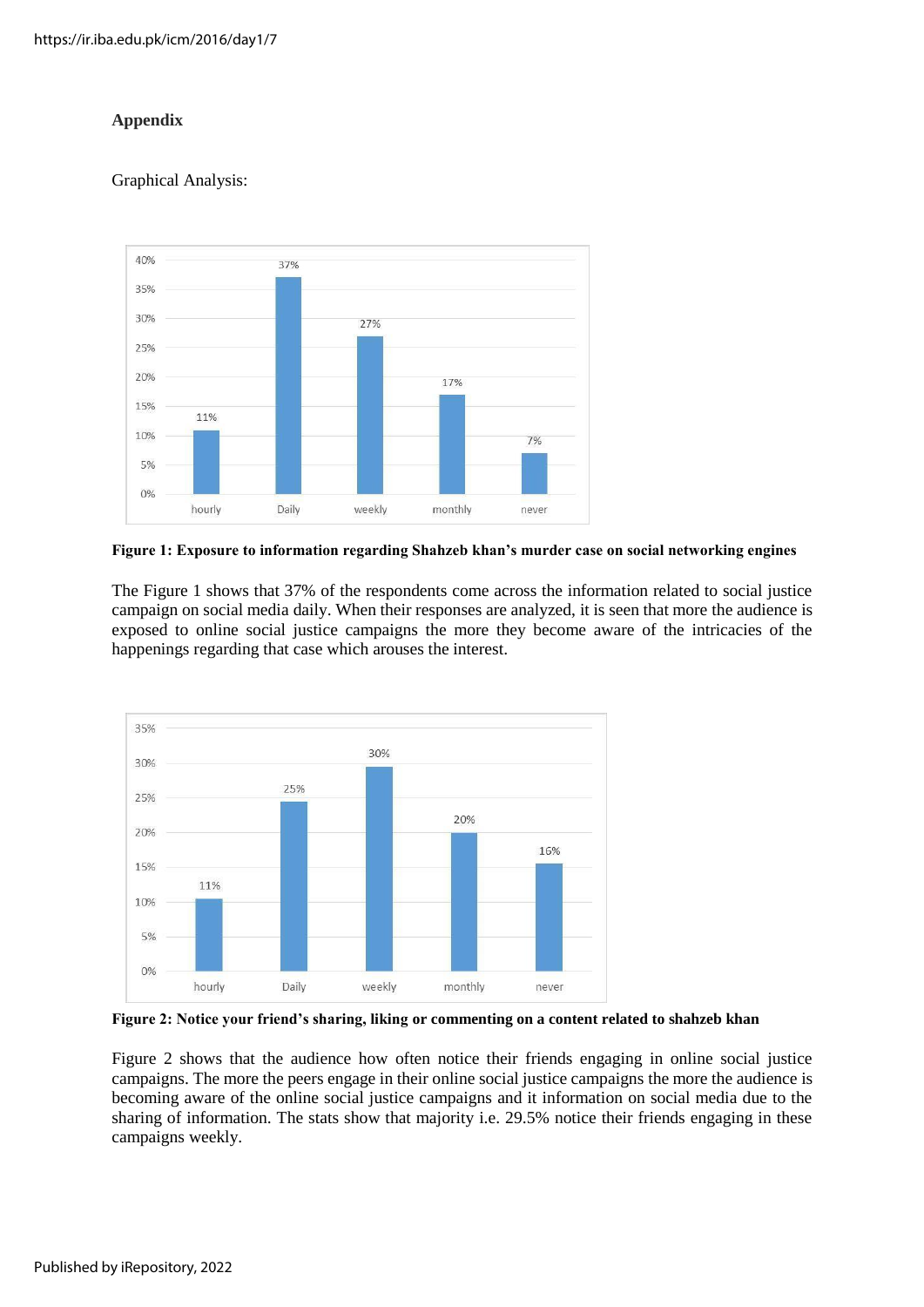

**Figure 3: Frequency of Likes, comments or shares information regarding social justice campaigns**

Figure 3 shows that respondents own engagement in online social justice campaigns which is in return increasing their own exposure and awareness and also creating awareness for their friends by sharing that information. In this analysis, majority i.e. 36.5% say that they weekly engage in linking, commenting on, and sharing the information regarding online social justice campaigns. A cumulative percentage of 81% state that they engage in these campaigns on monthly basis. It is leading to an increase in awareness.



**Figure 4: Frequency of updating a status on Facebook or Twitter regarding the violence and injustice in Pakistan**

Figure 4 shows the frequency of sharing information and updating the status on social media regarding social justice campaigns. It show that 45%